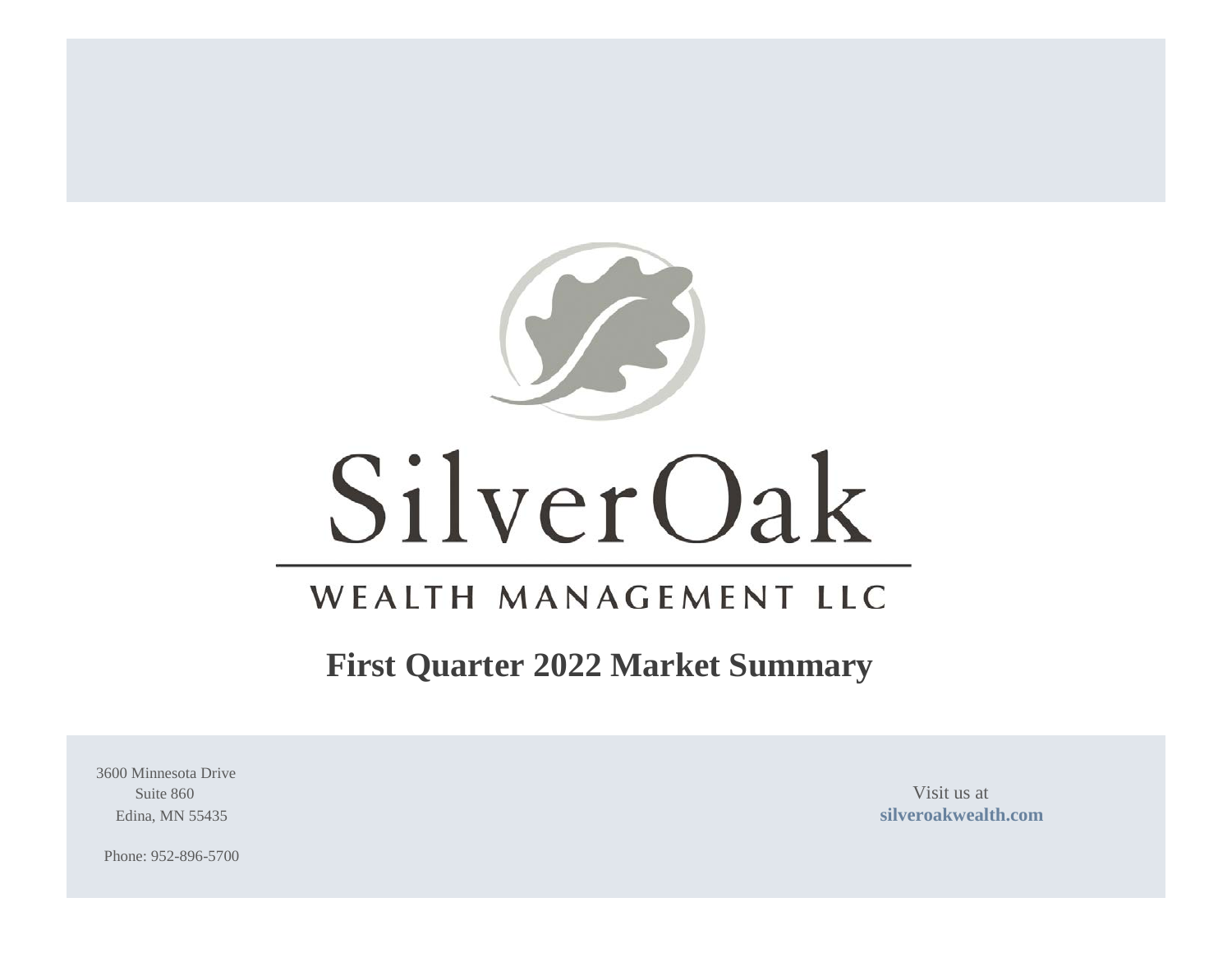### **First Quarter 2022 Market Summary**

The predictions of increased volatility coming into 2022 have proven to be accurate. Along with known market concerns, such as the Fed normalizing monetary policy, inflation, and high asset valuations, new developments have emerged that continue to shift market expectations. During the quarter, Russia invaded Ukraine and the world responded with a flurry of economic sanctions. In addition to being a humanitarian disaster of colossal proportion, the economic ramifications are being felt as well. The situation has greatly impacted commodity markets as Russia and Ukraine are large global exporters of energy, agriculture products and metals. The resulting higher commodity prices will likely cause inflation to remain at elevated levels for longer than otherwise expected. The war is also likely to negatively impact global growth expectations and will potentially continue to reduce risk-taking amongst investors broadly. Due to this increased uncertainty, almost all asset classes saw negative returns during the first quarter, with commodities being the only major asset class to produce positive returns. Despite the recent cool-off, total returns over the past few years remain strong. By nature, the cyclicality of the markets means there will be strong years paired with more challenging years.

Equities were largely negative across styles and regions during the quarter. U.S. large company stocks, represented by the S&P 500 Index, were down 4.6%. U.S. small company stocks, represented by the Russell 2000 Index, were down 7.5%. Although the S&P 500 did not incur a 10% correction at any point last year, it experienced a 13% drawdown during the first quarter 2022. Other parts of the market officially entered "bear" territory, with drawdowns greater than 20%. However, the equity markets did rally 10%-15% in late March, stemming some of the losses. The overall decline in prices, coupled with continued earnings growth, have caused valuations to decrease, though they remain above average. In both the U.S. and international equity markets, value oriented stocks significantly outperformed growth oriented stocks. Value stocks generally benefit from higher interest rates and commodity prices relative to growth stocks.

International stocks, represented by the MSCI ACWI ex US Index, were down 5.4% during the quarter. The Russia-Ukrainian war caused great volatility and dispersion of returns amongst countries. Commodity exporters generally performed better than commodity importers. China's economy has lagged as they continue to have COVID-related lockdowns.

Fixed income markets had one of the worst quarters in decades. The Bloomberg Barclays U.S. Aggregate Bond Index, which represents a broad basket of bonds, was down 5.9% during the quarter as interest rates increased. Bonds with less interest rate risk performed better. Credit spreads widened slightly during the quarter. In a rare event, the poor performance of fixed income coincided with declining equity markets. Although it is not unusual for bonds to experience price declines during the early stage of a rate hiking cycle, typically, higher income rates will eventually offset initial losses overtime. While it was undoubtedly a challenging quarter, the underlying benefits of owning bonds remain: preservation of capital, diversifying risk, and establishing a reservoir of liquidity and income.



**Broad Market Index Returns First Quarter 2022**

The Federal Open Market Committee (FOMC) raised the federal funds rate 25bps in March. Short-term interest rates have increased considerably as the market is expecting the Federal Reserve to raise the fed funds rate eight to ten times during 2022. The Fed has been increasingly concerned about curtailing inflation and they have expressed a willingness to use all of the tools necessary to stem it off, including slowing economic demand. The question is whether they can raise rates enough to slow inflation without sending the economy into a recession.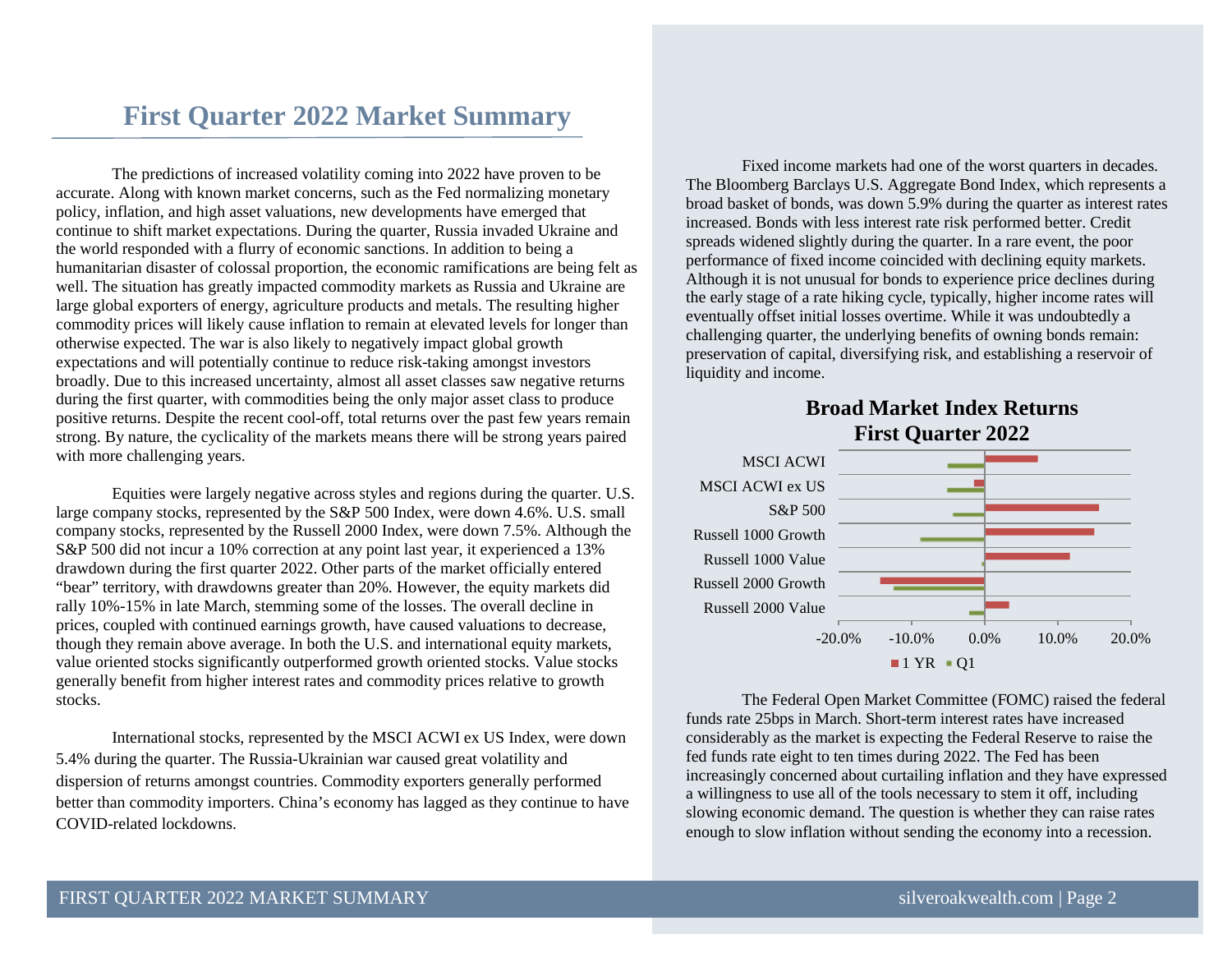As is typical in later stages of a market cycle, the yield curve has recently inverted. This will likely lead to hand-wringing from market observers, as an inversion of the yield curve has proceeded the past ten U.S. recessions. However, while the yield curve is a concern to be monitored, inversions are not a trustworthy indicator of immediate market conditions. In fact, in many cases, recessions "predicted" by a yield curve inversion did not actually occur for another 9-20 months.

Looking forward, equity valuations are more attractive and yields are higher than they were at the start of the year. The Fed will continue to raise the fed funds rate; however, intermediate-term bonds are not likely to see such a dramatic rate-increase, and current yields are better equipped to buffer price declines. That being said, continued volatility and swings in asset prices should be expected. No longer contained to COVIDrelated sectors, higher inflation is now permeating other areas such as wages, rents, and consumables. Consumption remains strong, with housing, employment, and manufacturing all maintaining positive levels. However, recent global events, couple with domestic market uncertainty, have caused consumer sentiment to fall considerably. Investors are constantly being presented with risks, threats, geopolitical issues, economic concerns, and other unexpected variables to try to interpret. With hindsight, we are able to recognize and write-off these variables as temporary distractions; however, facing them in real time can feel insurmountable. Statistics have shown that, historically, "average investors" have proven to be less-than-average at "timing" the market, resulting in a large deficit between their performance and that of the overall market. Thus, it is important to remember that market declines are normal and they do not last forever.

Diversification is a simple concept and is not difficult to implement. Nevertheless, when faced with short-term turmoil, it can be a challenge to stick with a long-term plan. Behavioral biases like regret, loss aversion, etc. can influence investors to make changes to their portfolio. However, we caution against making significant adjustments in anticipation of a change in market returns. The very nature of a diversified portfolio means that, at any given time, some assets will perform well and some won't. The idea of capturing all the highs and none of the lows is tantalizing, but ultimately unachievable. There is no elevator to long-term investment success – you have to take the stairs. Make an investment plan and adhere to it. Regularly save and invest. Rebalance as the market moves. Review your financial plan and how close you are to long-term goals. Plan for the unexpected. Focus on what you can control.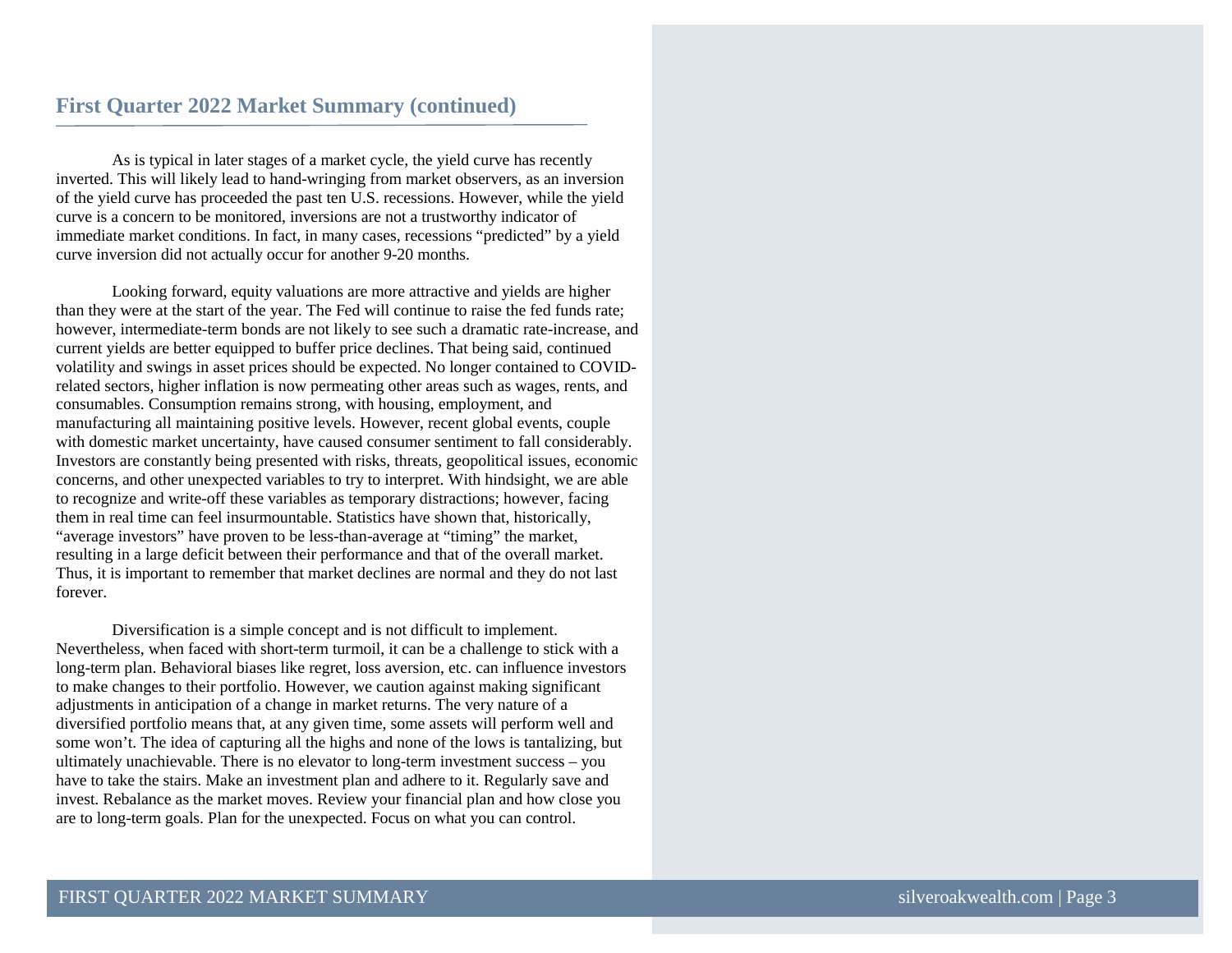### **MACROECONOMICS**

- The Bureau of Economic Analysis released the advanced estimate of first quarter 2022 real GDP, an annual rate increase of 1.4% from the preceding quarter.
- Inflation has increased over the past year. In March, headline CPI increased 8.5% yearover-year. Core CPI, which does not include food and energy, had a 6.5% increase.



• The ISM Manufacturing Index remained elevated during the quarter, finishing at 57.1 versus 58.7 in December. Typically, when the ISM Index is above 55 it is bullish and when it is below 45 it is bearish. The ISM Non-Manufacturing Index was also strong during the quarter and finished at 58.3 in March.



**ISM Manufacturing Index**

- In March, the Conference Board Leading Economic Index increased 0.3% month-over-month to 119.8. The index, which is a composite of leading employment, housing, manufacturing, and market indicators, continues to increase over the past year.
- The U.S. dollar appreciated over the quarter and the past year.



- The Conference Board's Consumer Confidence Index March reading was 107.2, down from 115.2 in December.
- The University of Michigan Consumer Sentiment Index final reading for March was 59.4, which is lower than 70.6 in December.



#### **University of Michigan Consumer Sentiment Index as of 4/1/2022**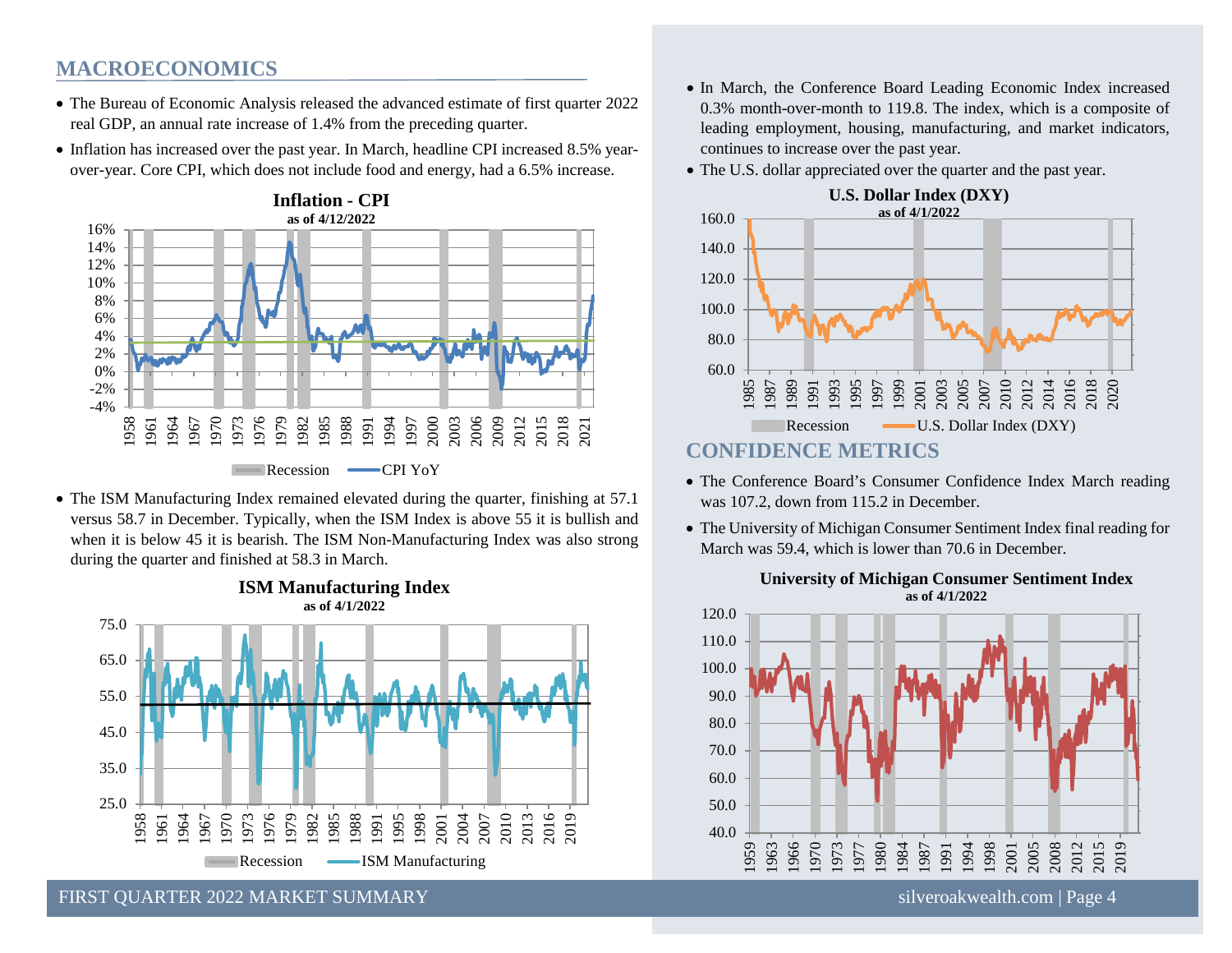### **HOUSING**

• Home prices continue to rise. S&P Case-Shiller U.S. National Home Price Index (seasonally adjusted) showed home prices rose over 19.8% year-over-year in February.



• Housing starts continued to be strong attempting to meet high demand.



### **Housing Starts**

FIRST QUARTER 2022 MARKET SUMMARY [silveroakwealth.com](http://www.silveroakwealth.com/silveroakwealth.aspx) | Page 5

### **EMPLOYMENT**

• During the quarter, nonfarm payrolls averaged 562,000 jobs added per month, while initial claims remain low.



• The unemployment rate decreased during the quarter to 3.6% in March from 3.9% in December.



# **Unemployment Rate**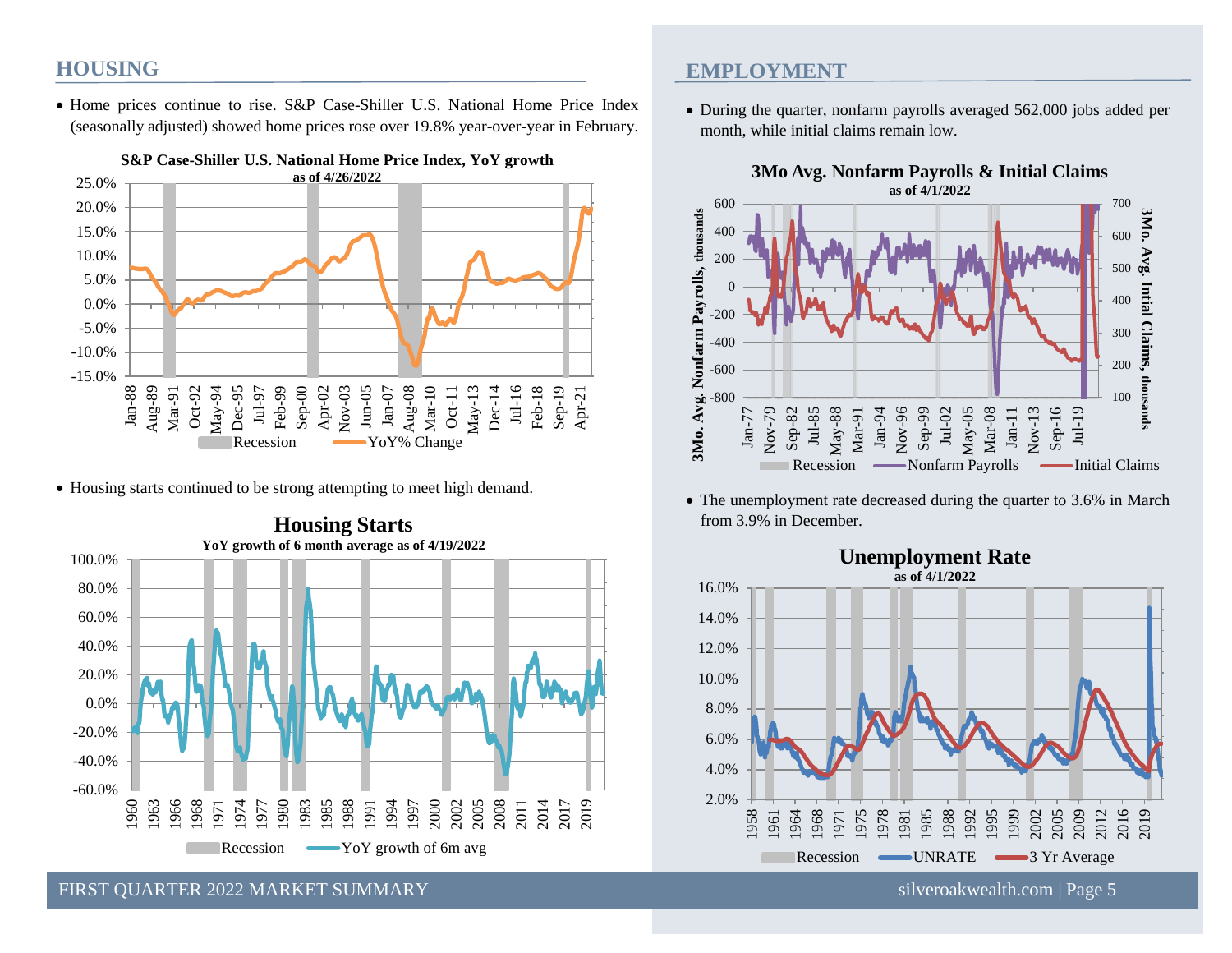### **FED POLICY**

• The Federal Open Market Committee (FOMC) kept the federal funds rate at a target range of 0.25% - 0.50% in March. The Fed is expected to raise interest rates at least eight times in 2022 in an attempt to contain inflation.



• The Fed discontinue adding to its balance sheet in March and will reduce its holdings of Treasuries and agency MBS over the next few months.



**FIXED INCOME**

• Yields across the U.S. Treasury curve increased during the quarter. Short-term rates rose more than long-term rates causing a flattening of the curve. Short-term interest rates are controlled or heavily influenced by central banks, where-as long term interest rates are affected by market forces and economic growth.



• The spread between short and intermediate-term Treasuries fell during the quarter to 22bps in March. Historically, the 10-year to 2-year Treasury curve has "inverted" 6-20 months before recessions.

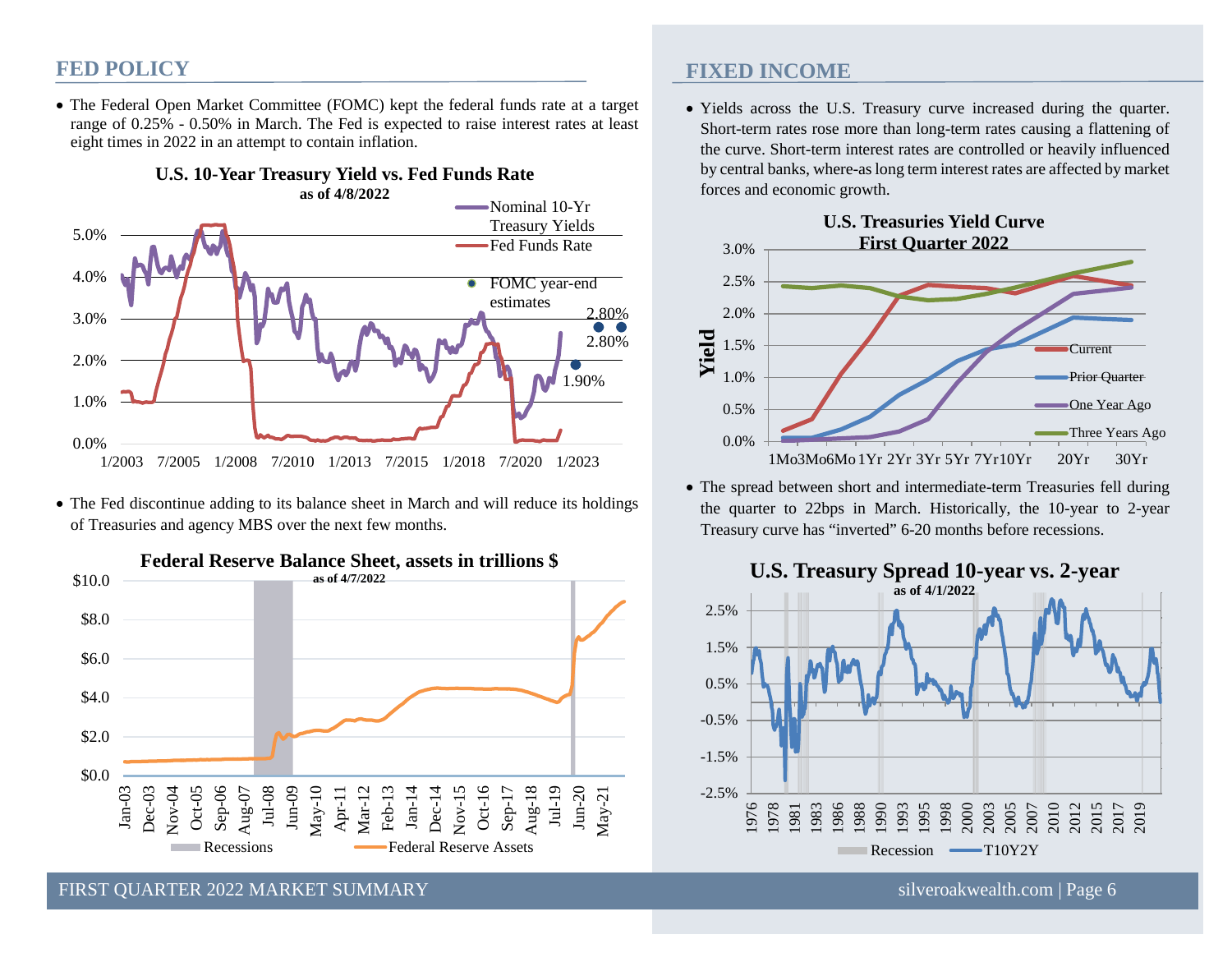### **FIXED INCOME (continued)**

• During the quarter, the Bloomberg Barclays U.S. Aggregate was down 5.93%. U.S. high yield and U.S. TIPS had slightly better returns, while emerging market debt and longerdated bonds saw a larger drawdown.

|                            | <b>1022</b><br><b>Return</b> | $1-Yr$<br><b>Return</b> | $5-Yr$<br><b>Return</b> | $10-Yr$<br><b>Return</b> |  |
|----------------------------|------------------------------|-------------------------|-------------------------|--------------------------|--|
| <b>U.S. Aggregate Bond</b> | $-5.93\%$                    | $-4.15%$                | 2.14%                   | 2.24%                    |  |
| <b>Municipals</b>          | $-6.23%$                     | $-4.47\%$               | 2.52%                   | 2.88%                    |  |
| <b>U.S. Mortgages</b>      | $-4.97\%$                    | $-4.92\%$               | 1.36%                   | 1.70%                    |  |
| <b>U.S IG Corporates</b>   | $-7.69%$                     | $-4.20%$                | 3.34%                   | 3.65%                    |  |
| <b>U.S. High Yield</b>     | $-4.84%$                     | $-0.66%$                | 4.69%                   | 5.75%                    |  |
| 3mo U.S. Treasury          | 0.04%                        | 0.06%                   | 1.14%                   | 0.65%                    |  |
| 30yr U.S. Treasury         | $-11.41%$                    | 0.41%                   | 4.13%                   | 3.98%                    |  |
| <b>U.S. TIPS</b>           | $-3.02\%$                    | 4.29%                   | 4.43%                   | 2.69%                    |  |
| <b>Emerging Debt</b> (\$)  | $-10.02\%$                   | $-7.44%$                | 1.69%                   | 3.74%                    |  |
| <b>Emerging Debt (LCL)</b> | $-6.46%$                     | $-8.53%$                | 0.18%                   | $-0.72%$                 |  |

Bloomberg and JPMorgan Indices

• Yields rose considerably in the first quarter and are now at much more attractive levels.



### **Fixed Income Yields First Quarter 2022**

• Credit spreads widened off lows during the quarter.



**BAML High Yield Spread** 

• Municipals have become more attractive relative to taxable bonds on an after-tax basis over the past few months.





FIRST QUARTER 2022 MARKET SUMMARY [silveroakwealth.com](http://www.silveroakwealth.com/silveroakwealth.aspx) | Page 7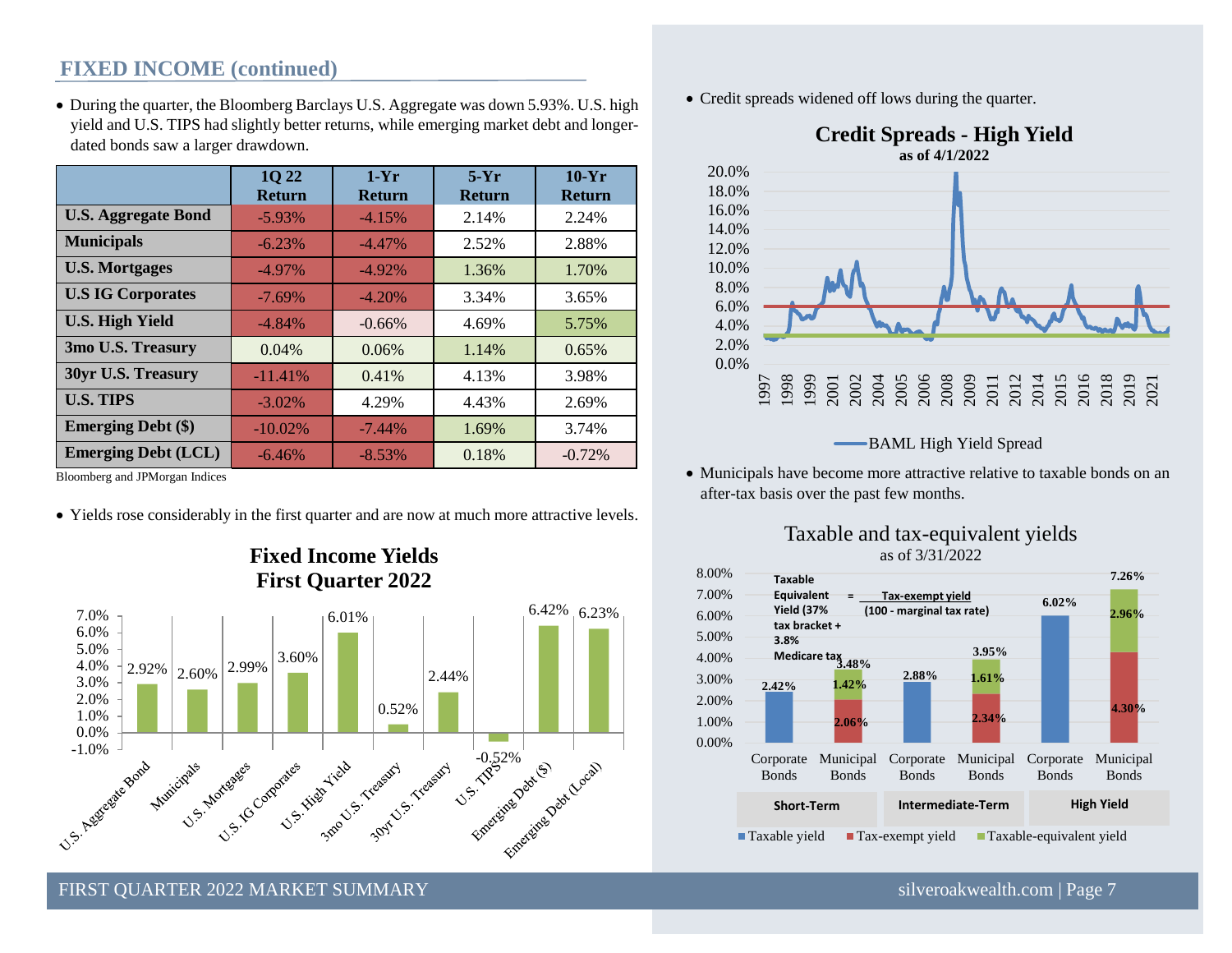### **DOMESTIC EQUITIES**

| <b>First Quarter 2022 Returns</b> |              |          |          |  |  |  |  |  |  |
|-----------------------------------|--------------|----------|----------|--|--|--|--|--|--|
|                                   | <b>Value</b> | Core     | Growth   |  |  |  |  |  |  |
| <b>Mega Cap</b>                   |              | $-4.9\%$ |          |  |  |  |  |  |  |
| Large Cap                         | $-0.7\%$     | $-5.1\%$ | $-9.0\%$ |  |  |  |  |  |  |
| Mid Cap                           | $-1.8%$      | $-5.7\%$ | $-12.6%$ |  |  |  |  |  |  |
| <b>Small Cap</b>                  | $-2.4%$      | $-7.5%$  | $-12.6%$ |  |  |  |  |  |  |
| <b>Micro Cap</b>                  | $-3.5%$      | $-7.6%$  | $-13.7%$ |  |  |  |  |  |  |

- The Russell 1000 Index, comprised of large and mid-capitalization stocks, posted a negative total return of 5.1% during the first quarter. On a year-over-year basis, the Russell 1000 Index has increased 13.3%.
- Small capitalization stocks, as represented by the Russell 2000 Index, decreased 7.5% during the first quarter. On a year-over-year basis, the index has decreased 5.8%.

|                                    | <b>S&amp;P 500</b><br>Weight | <b>Russell</b><br><b>1000</b> | <b>Russell</b><br><b>1000</b> | 1Q 22<br><b>Return</b> | $1-Yr$<br><b>Return</b> | $10-Yr$<br><b>Return</b> |
|------------------------------------|------------------------------|-------------------------------|-------------------------------|------------------------|-------------------------|--------------------------|
|                                    |                              | <b>Value</b><br>Weight        | Growth<br>Weight              |                        |                         |                          |
| <b>Energy</b>                      | 3.9%                         | 7.1%                          | 0.5%                          | 39.0%                  | 64.3%                   | 4.2%                     |
| <b>Materials</b>                   | 2.6%                         | 4.1%                          | 0.9%                          | $-2.4%$                | 13.9%                   | 11.4%                    |
| <b>Financials</b>                  | 11.1%                        | 20.8%                         | 2.5%                          | $-1.5\%$               | 14.7%                   | 13.9%                    |
| <b>Industrials</b>                 | 7.9%                         | 11.0%                         | 6.1%                          | $-2.4%$                | 6.1%                    | 12.7%                    |
| Cons. Disc.                        | 12.0%                        | 5.0%                          | 18.5%                         | $-9.0\%$               | 9.8%                    | 16.7%                    |
| <b>Technology</b>                  | 28.0%                        | 9.3%                          | 46.2%                         | $-8.4\%$               | 20.9%                   | 20.6%                    |
| Comm.                              | 9.4%                         | 7.1%                          | 10.5%                         | $-11.9\%$              | $-0.9\%$                | 9.9%                     |
| <b>Services</b>                    |                              |                               |                               |                        |                         |                          |
| <b>Real Estate</b>                 | 2.7%                         | 4.9%                          | 1.7%                          | $-6.2%$                | 25.8%                   | 11.3%                    |
| <b>Health Care</b>                 | 13.6%                        | 17.9%                         | 8.9%                          | $-2.6%$                | 19.1%                   | 15.9%                    |
| Cons.<br><b>Staples</b>            | 6.1%                         | 7.4%                          | 4.2%                          | $-1.0%$                | 16.1%                   | 11.5%                    |
| <b>Utilities</b>                   | 2.7%                         | 5.4%                          | 0.0%                          | 4.8%                   | 19.9%                   | 11.8%                    |
| <b>S&amp;P 500</b><br><b>Index</b> | 100.0%                       | 100%                          | 100%                          | $-4.6\%$               | 15.6%                   | 14.6%                    |

• During the quarter, energy massively outperformed while all other sectors except utilities were down.



### **U.S. Value vs. Growth Relative Equity Performance** (as of 3/31/22)



Russell 1000 Value TR vs. Russell 1000 Growth TR

 $\frac{1}{2}$ outperformed for eleven out of the past fifteen years during which • During the quarter, Value outperformed Growth. Growth has interest rates and inflation were generally low. the quarter, Value outperformed Growth. Growth has outperformed for eleven out of the past fifteen years during which interest rates and inflation were generally low.





• Corporate earnings growth is expected to continue into 2022, but at a slower pace than 2021. slower pace than  $2021$ .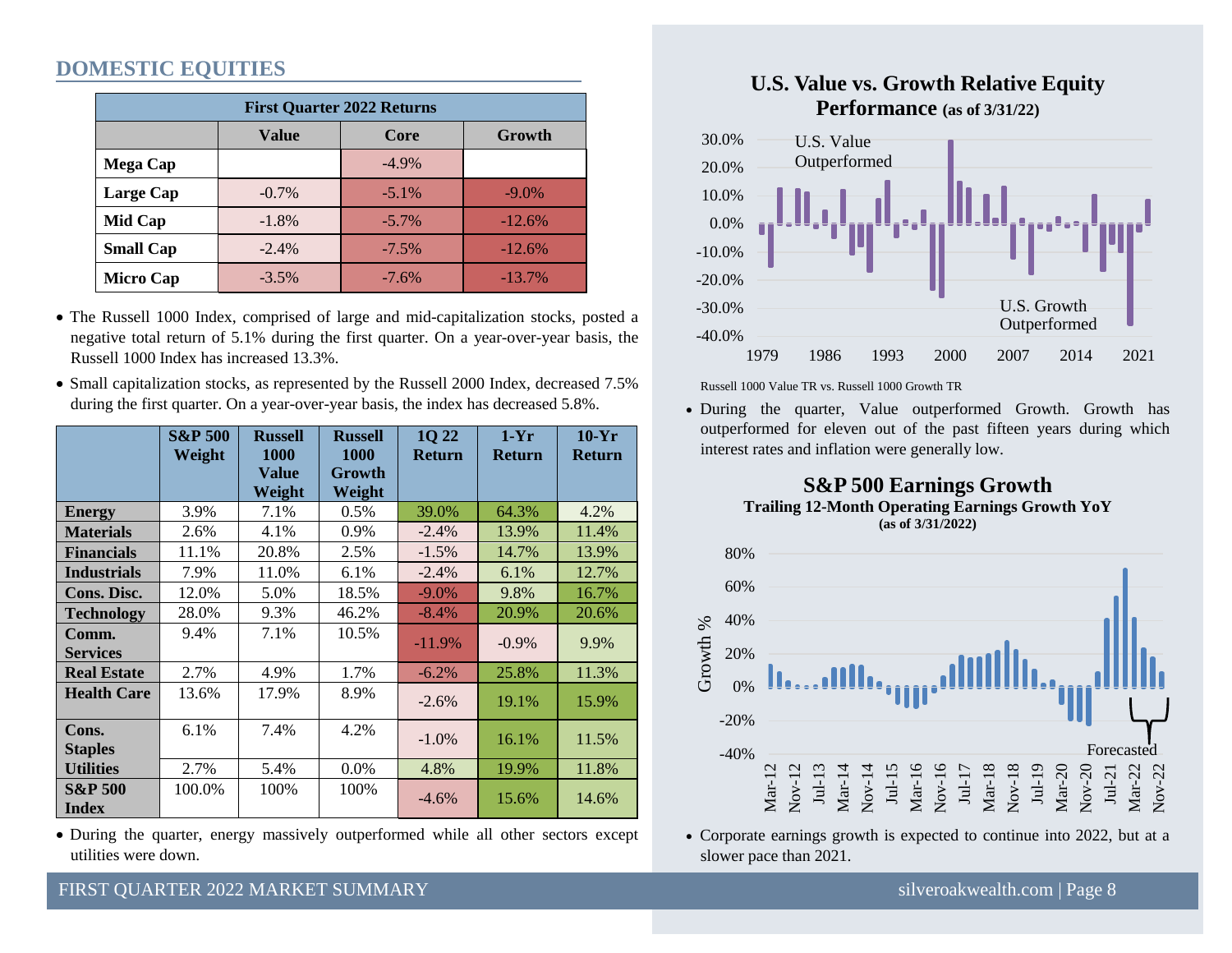### **INTERNATIONAL EQUITIES**

- Developed international stocks, as represented by the MSCI EAFE, were down 5.9% during the quarter but slightly up 1.2% on a year-over-year basis.
- Emerging market stocks underperformed developed markets during the first quarter as the MSCI Emerging Markets Index was down 7.0%. On a year-over-year basis, emerging market stocks are trailing developed markets with a return of negative 11.4%.

|                            | 1Q 22<br><b>Return</b> | $1-Yr$<br><b>Return</b> | $5-Yr$<br><b>Return</b> | $10-Yr$<br><b>Return</b> |
|----------------------------|------------------------|-------------------------|-------------------------|--------------------------|
| World                      | $-5.4\%$               | 7.3%                    | 11.6%                   | 10.0%                    |
| <b>World Ex-US</b>         | $-5.4%$                | $-1.5%$                 | 6.8%                    | 5.6%                     |
| <b>EAFE</b>                | $-5.9\%$               | 1.2%                    | 6.7%                    | 6.3%                     |
| <b>Europe</b>              | $-7.4%$                | 3.5%                    | 6.9%                    | 6.3%                     |
| Japan                      | $-6.6\%$               | $-6.5\%$                | $6.1\%$                 | 6.5%                     |
| Pacific Ex-Japan           | 3.8%                   | 3.8%                    | 6.7%                    | $6.0\%$                  |
| <b>Emerging Markets</b>    | $-7.0\%$               | $-11.4%$                | $6.0\%$                 | 3.4%                     |
| <b>EM</b> (Asia)           | $-8.7\%$               | $-15.2%$                | 7.2%                    | 5.8%                     |
| <b>EM</b> (Latin America)  | 27.3%                  | 23.5%                   | 4.1%                    | $-1.1%$                  |
| <b>EM (Eastern Europe)</b> | $-78.3%$               | $-75.1%$                | $-19.5%$                | $-12.0\%$                |

• The U.S. dollar appreciated the past year, detracting from international equity returns. The dollar has been very strong the past ten years but currency trends tend to be cyclical.





#### **U.S. vs. International Equity Performance (as of 3/31/22)**



S&P 500 TR vs. MSCI EAFE NR

• During the quarter, International equities lagged behind U.S. equities. International equities have underperformed U.S. equities in ten out of the last twelve years; however, performance is cyclical as evidenced by the chart above.

**Country Weighting in MSCI ACWI ex US (as of 3/31/2022)**



FIRST OUARTER 2022 MARKET SUMMARY SILVER AND SILVER SUMMARY SILVER SILVER SILVER SILVER SILVER SILVER SUMMARY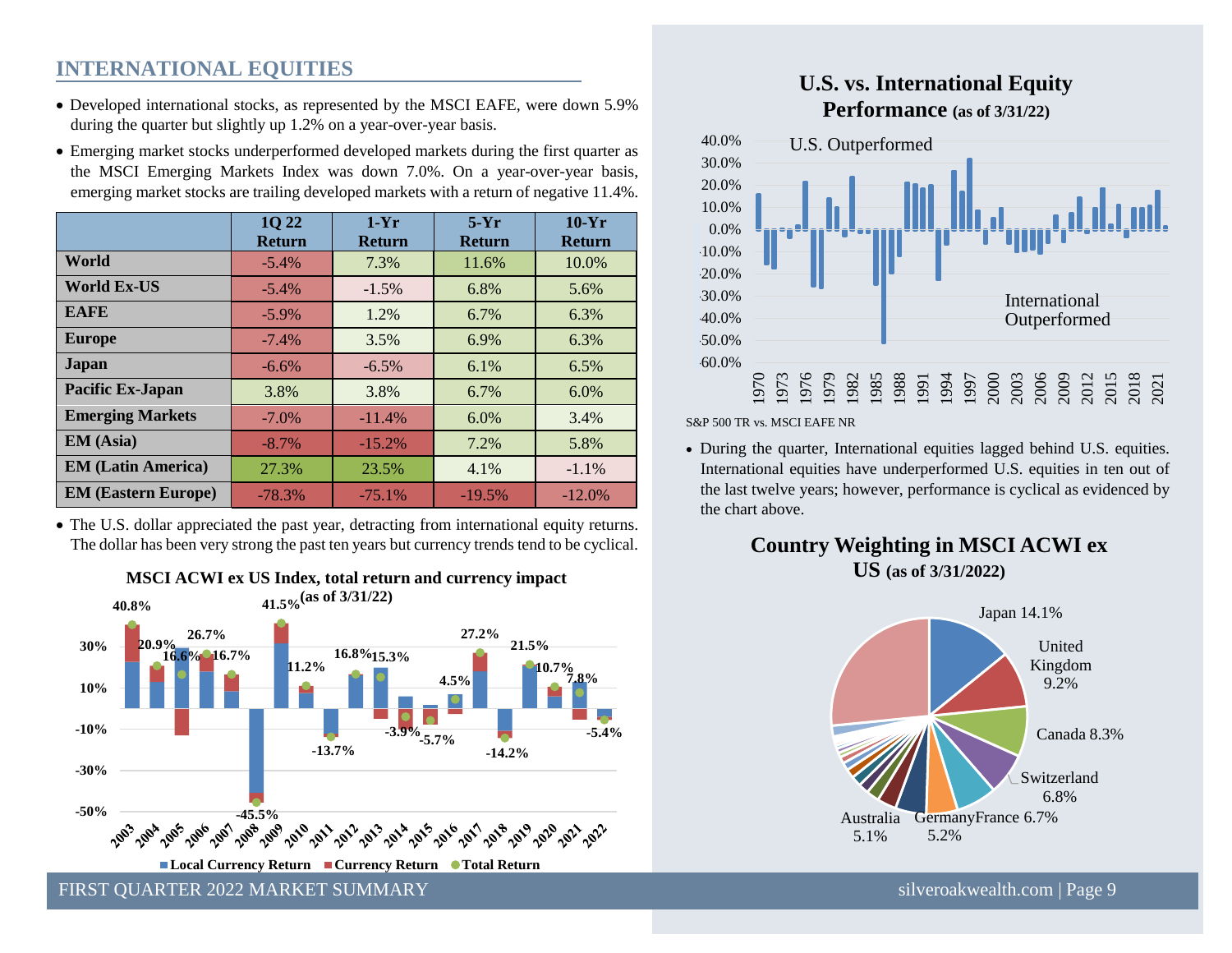



FIRST QUARTER 2022 MARKET SUMMARY [silveroakwealth.com](http://www.silveroakwealth.com/silveroakwealth.aspx) | Page 10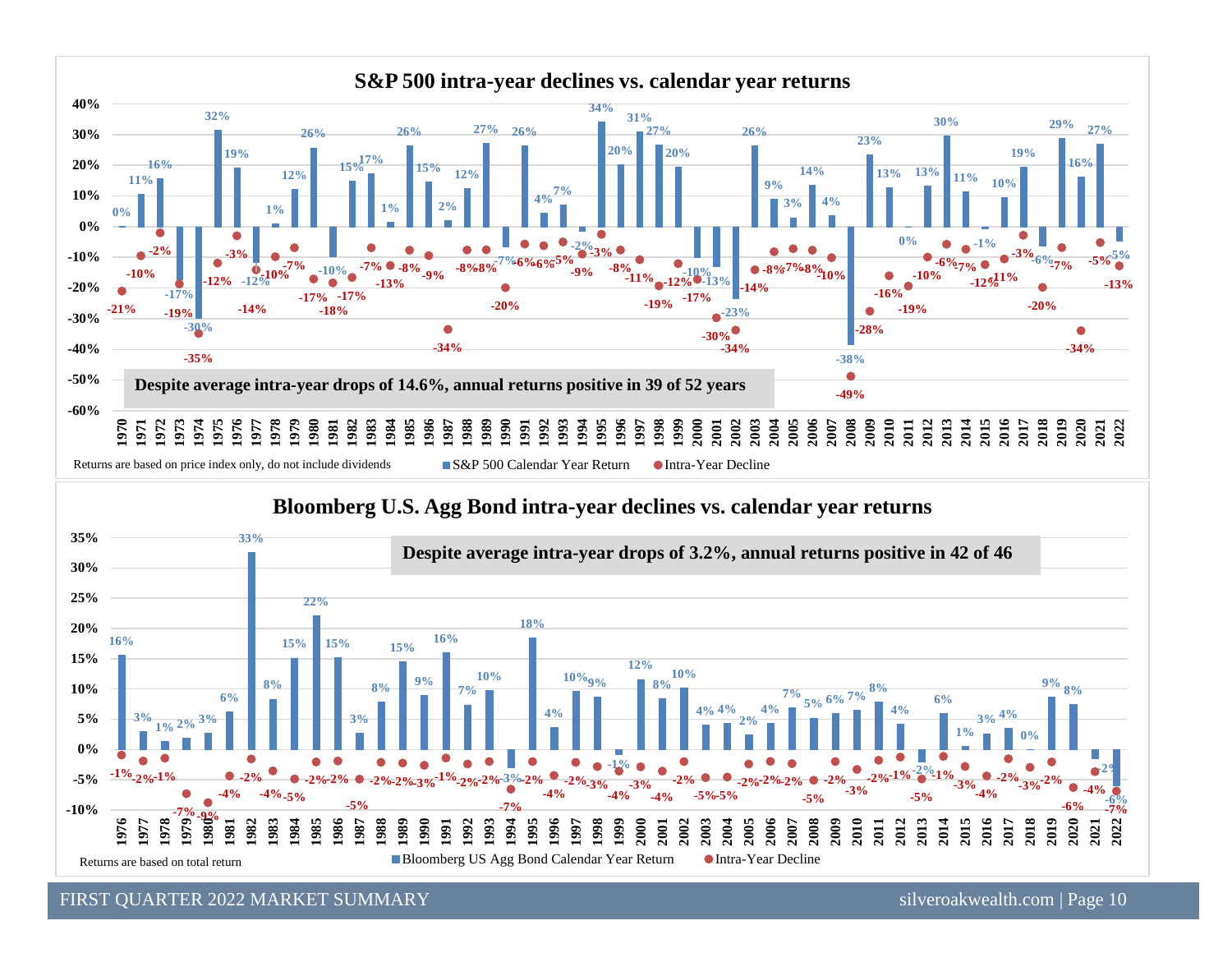| 2010                                       | 2011                                          | 2012                                       | 2013                                         | 2014                                         | 2015                                          | 2016                                       | 2017                                       | 2018                                          | 2019                                       | 2020                                       | 2021                                         | $10 - yrs$<br>$12 - 21$<br>Return         | $10 - yrs$<br>$'12 - '21$<br><b>Volatility</b> |
|--------------------------------------------|-----------------------------------------------|--------------------------------------------|----------------------------------------------|----------------------------------------------|-----------------------------------------------|--------------------------------------------|--------------------------------------------|-----------------------------------------------|--------------------------------------------|--------------------------------------------|----------------------------------------------|-------------------------------------------|------------------------------------------------|
| <b>Real Estate</b><br>27.9%                | <b>Real Estate</b><br>8.3%                    | <b>Real Estate</b><br>19.7%                | <b>Small Cap</b><br>38.8%                    | <b>Real Estate</b><br>28.0%                  | <b>Real Estate</b><br>2.8%                    | <b>Small Cap</b><br>21.3%                  | <b>Emerging</b><br><b>Markets</b><br>37.8% | Cash<br>1.8%                                  | Large Cap<br>31.5%                         | <b>Small Cap</b><br>20.0%                  | <b>Real Estate</b><br>41.3%                  | Large Cap<br>16.6%                        | <b>Small Cap</b><br>17.8%                      |
| <b>Small Cap</b><br>26.9%                  | <b>Fixed</b><br><b>Income</b><br>7.8%         | <b>High Yield</b><br>19.6%                 | <b>Large Cap</b><br>32.4%                    | Large Cap<br>13.7%                           | <b>Large Cap</b><br>1.4%                      | <b>High Yield</b><br>14.3%                 | <b>International</b><br>25.6%              | Fixed<br><b>Income</b><br>$0.0\%$             | <b>Real Estate</b><br>28.7%                | <b>Emerging</b><br><b>Markets</b><br>18.7% | <b>Large Cap</b><br>28.7%                    | <b>Small Cap</b><br>13.2%                 | <b>Emerging</b><br><b>Markets</b><br>16.4%     |
| <b>Emerging</b><br><b>Markets</b><br>19.2% | <b>High Yield</b><br>3.1%                     | <b>Emerging</b><br><b>Markets</b><br>18.6% | <b>International</b><br>23.3%                | Fixed<br><b>Income</b><br>$6.0\%$            | Fixed<br><b>Income</b><br>0.6%                | Large Cap<br>12.0%                         | Large Cap<br>21.83%                        | <b>Real Estate</b><br>$-4.0%$                 | <b>Small Cap</b><br>25.5%                  | Large Cap<br>18.4%                         | <b>Commodities</b><br>27.1%                  | <b>Real Estate</b><br>12.2%               | <b>Real Estate</b><br>14.9%                    |
| <b>Commodities</b><br>16.8%                | <b>Large Cap</b><br>2.1%                      | <b>International</b><br>17.9%              | <b>Asset</b><br><b>Mocation</b><br>14.9%     | <b>Asset</b><br><b>Allocation</b><br>5.3%    | Cash<br>$0.0\%$                               | <b>Commodities</b><br>11.8%                | <b>Small Cap</b><br>14.7%                  | <b>High Yield</b><br>$-4.1%$                  | <b>International</b><br>22.7%              | <b>Asset</b><br><b>Allocation</b><br>10.5% | <b>Small Cap</b><br>14.8%                    | <b>Asset</b><br><b>Allocation</b><br>8.8% | <b>International</b><br>14.1%                  |
| <b>Large Cap</b><br>15.1%                  | Cash<br>0.1%                                  | <b>Small Cap</b><br>16.3%                  | <b>High Yield</b><br>7.3%                    | <b>Small Cap</b><br>4.9%                     | <b>International</b><br>$-0.4%$               | <b>Emerging</b><br><b>Markets</b><br>11.6% | <b>Asset</b><br><b>Allocation</b><br>14.5% | Large Cap<br>$-4.4%$                          | Asset<br><b>location</b><br>19.4%          | <b>International</b><br>8.3%               | Asset<br><b>Allocation</b><br>13.5%          | <b>International</b><br>8.5%              | <b>Commodities</b><br>13.3%                    |
| <b>High Yield</b><br>14.8%                 | Asset<br><b>Allocation</b><br>0.7%            | Large Cap<br>16.0%                         | <b>Real Estate</b><br>2.9%                   | Cash<br>$0.0\%$                              | Asset<br><b>Allocation</b><br>$-2.0%$         | <b>Real Estate</b><br>8.6%                 | <b>High Yield</b><br>10.4%                 | <b>Asset</b><br><b>Allocation</b><br>$-5.8%$  | <b>Emerging</b><br><b>Markets</b><br>18.9% | <b>Fixed</b><br><b>Income</b><br>7.5%      | <b>International</b><br>11.8%                | <b>High Yield</b><br>6.3%                 | Large Cap<br>13.1%                             |
| <b>Asset</b><br><b>Allocation</b><br>13.3% | <b>Small Cap</b><br>$-4.2%$                   | <b>Allocation</b><br>12.1%                 | Cash<br>$0.0\%$                              | <b>High Yield</b><br>$0.0\%$                 | <b>High Yield</b><br>$-2.7%$                  | <b>Allocation</b><br>8.3%                  | <b>Real Estate</b><br>8.7%                 | <b>Small Cap</b><br>$-11.0%$                  | <b>High Yield</b><br>12.6%                 | <b>High Yield</b><br>7.0%                  | <b>High Yield</b><br>$1.0\%$                 | <b>Emerging</b><br><b>Markets</b><br>5.9% | Asset<br><b>Allocation</b><br>8.6%             |
| <b>International</b><br>8.2%               | <b>International</b><br>$-11.7%$              | <b>Fixed</b><br><b>Income</b><br>4.2%      | Fixed<br><b>Income</b><br>$-2.0%$            | <b>Emerging</b><br><b>Markets</b><br>$-1.8%$ | <b>Small Cap</b><br>$-4.4%$                   | <b>Fixed</b><br><b>Income</b><br>2.7%      | Fixed<br><b>Income</b><br>3.5%             | <b>Commodities</b><br>$-11.3%$                | <b>Fixed</b><br>Income<br>8.7%             | Cash<br>0.5%                               | Cash<br>$0.0\%$                              | <b>Fixed</b><br><b>Income</b><br>2.9%     | <b>High Yield</b><br>7.6%                      |
| Fixed<br><b>Income</b><br>6.5%             | <b>Commodities</b><br>$-13.3%$                | Cash<br>0.1%                               | <b>Emerging</b><br><b>Markets</b><br>$-2.3%$ | <b>International</b><br>$-4.5%$              | <b>Emerging</b><br><b>Markets</b><br>$-14.6%$ | <b>International</b><br>1.5%               | <b>Commodities</b><br>1.7%                 | <b>International</b><br>$-13.4%$              | <b>Commodities</b><br>7.7%                 | <b>Commodities</b><br>$-3.1%$              | Fixed<br><b>Income</b><br>$-1.5%$            | <b>Cash</b><br>0.6%                       | <b>Fixed</b><br><b>Income</b><br>3.0%          |
| Cash<br>0.1%                               | <b>Emerging</b><br><b>Markets</b><br>$-18.2%$ | <b>Commodities</b><br>$-1.1%$              | <b>Commodities</b><br>$-9.5%$                | <b>Commodities</b><br>$-17.0%$               | <b>Commodities</b><br>$-24.7%$                | Cash<br>0.3%                               | Cash<br>0.8%                               | <b>Emerging</b><br><b>Markets</b><br>$-14.3%$ | Cash<br>2.2%                               | <b>Real Estate</b><br>$-5.1\%$             | <b>Emerging</b><br><b>Markets</b><br>$-2.2%$ | <b>Commodities</b><br>$-2.9%$             | Cash<br>0.2%                                   |

**Market leadership changes. Focus on asset allocation and diversification.**

Performance of all sited indices is calculated on a total return basis and includes dividend reimbursement. Indices are not available for direct investment. Past performance is not indicative of future results. It is important to remember that there are risks inherent in any investment and there is no assurance that any asset class or index will provide positive performance over time.

**Asset Class Performance**

Asset Class Performance

**Worst**

**Best**

\* Large Cap – S&P 500 Index \* Fixed Income – Barclays Capital Aggregate Bond Index \*Cash – Barclays 1-3m Treasury Index \* Small Cap – Russell 2000 Index \* Real Estate – FTSE NAREIT All Equity REIT Index

\* International – MSCI EAFE GR Index \* Commodities – Bloomberg Commodity Index

\* Emerging Markets – MSCI EM GR Index \* High Yield – Barclays Global High Yield Index

The "Asset Allocation" portfolio assumes the following weights: 25% S&P 500, 10% Russell 2000, 15% MSCI EAFE, 5% MSCI EM, 25% Barclays Agg, 5% Barclays 1-3m Treasury, 5% Barclays Global High Yield Index, 5% Bloomberg Commodity Index, 5% FTSE NAREIT All Equity REIT Index Source: Morningstar, through 12/31/2021